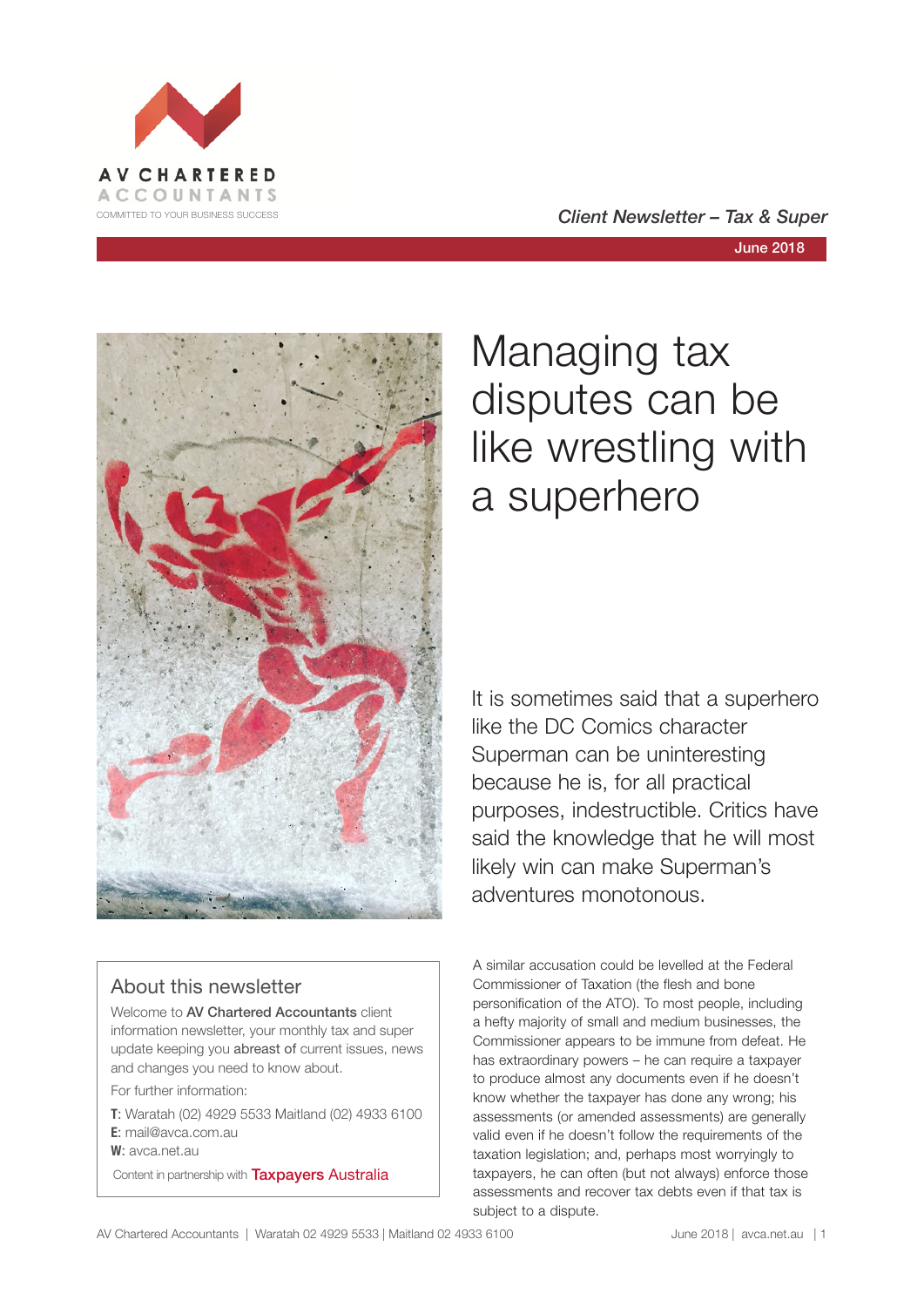## Managing tax disputes can be like wrestling with a superhero *continued*

But despite all his powers, our real life superhero (or supervillain, depending on where you stand) can sometimes be successfully opposed, if not entirely defeated. But to do this you must move quickly, know the rules of engagement and have a clear vision of the outcome.

# Starting the process: Speed is key

Except in the extremely rare scenario where an amended assessment is invalid, the only way to challenge a taxation decision is to commence so called "Part IVC proceedings" (which is the part of the tax act that permits a taxpayer dissatisfied with an ATO decision to have that decision reviewed).

To do this, it is necessary to lodge an objection in the approved form and within the relevant time period (generally either two or four years for an amended assessment). This may seem a trite observation, but it is crucial that these formal requirements are met. If they are not, you may be left with no recourse against the ATO, regardless of the facts of the matter.

Even though you may in theory have up to four years to challenge a decision, in practice the time to act may be much shorter. Unless you are willing and able to pay the disputed tax before the issue is resolved (and not many people are willing to do that) you may find that the ATO can begin to insist upon payment even while you are contemplating an objection.

It is important to remember one of the ATO's most specific "superpowers" — a notice of assessment, including an amended assessment, is conclusive of the correctness of the amount shown on it. In other words, the Commissioner could sue for the amount of disputed tax at any time after it becomes due (generally 21 days after the date of the amended assessment) and the fact that you intend to dispute the assessment would be no defence to the action.

In practice the Commissioner will usually give the taxpayer a reasonable amount of time to consider their position and (if appropriate) lodge an objection before commencing recovery action. But once recovery action has commenced, it gathers a momentum that can be difficult to stop. Unless an objection is lodged in a timely manner, you will soon find yourself dealing with debt recovery officers who have no interest in hearing about upcoming objections. So if you intend to object, or even if you just intend to get advice on whether to do so, act as quickly as you can and keep the ATO informed of your intentions.

# Dealing with factual disputes

Balancing the need to act quickly is the necessity of properly considering what is really at issue. This is because the notice of objection and materials that support it must properly deal with the matter in dispute. There are essentially two kinds of disputes relating to taxation decisions — factual disputes, and disputes regarding a point of law.

The first kind is a factual dispute. This may arise where an auditor or other ATO officer simply does not accept your version of events. Often people can get indignant about the resulting amended assessment and will want it rectified as a matter of principle. But, before blindly charging into an objection, consider whether there is any further evidence that can be produced to support your position.

Are there any further documents that could prove your case? Are there any independent witnesses that could provide evidence on the matter? Could the existing materials be better explained or presented? If not, you may find that the decision maker to the objection comes to the same conclusion as the original decision maker (a different tax officer to the original one is generally appointed to preside over objections).

# Disputes regarding points of law

The second kind of dispute is where the facts are agreed, but there is a dispute as to the application of the relevant law. These sorts of disputes can be less emotive, but are often harder to have successfully changed on objection. This is because the objection decision maker will be bound by the ATO's position on the application of the law, as stated in its public rulings. Objection decision makers may also be influenced by so-called "non-binding decisions" that the ATO may have issued, such as "interpretative decisions".

If you are involved in this kind of dispute and wish to have any chance of succeeding at the initial objection stage (as opposed to, say, a subsequent review by the Administrative Appeals Tribunal (AAT)) you will need to demonstrate that the outcome you are looking for does not deviate from the ATO's publicly stated views.

If you can't distinguish your position from the Commissioner's public rulings, then in practice it may be necessary to accept that the initial objection decision by the ATO will be unfavourable to your preferred outcome. In such a case you should only object if you are willing to follow up with an application to the AAT for a review of the objection decision or an appeal to the Federal Court.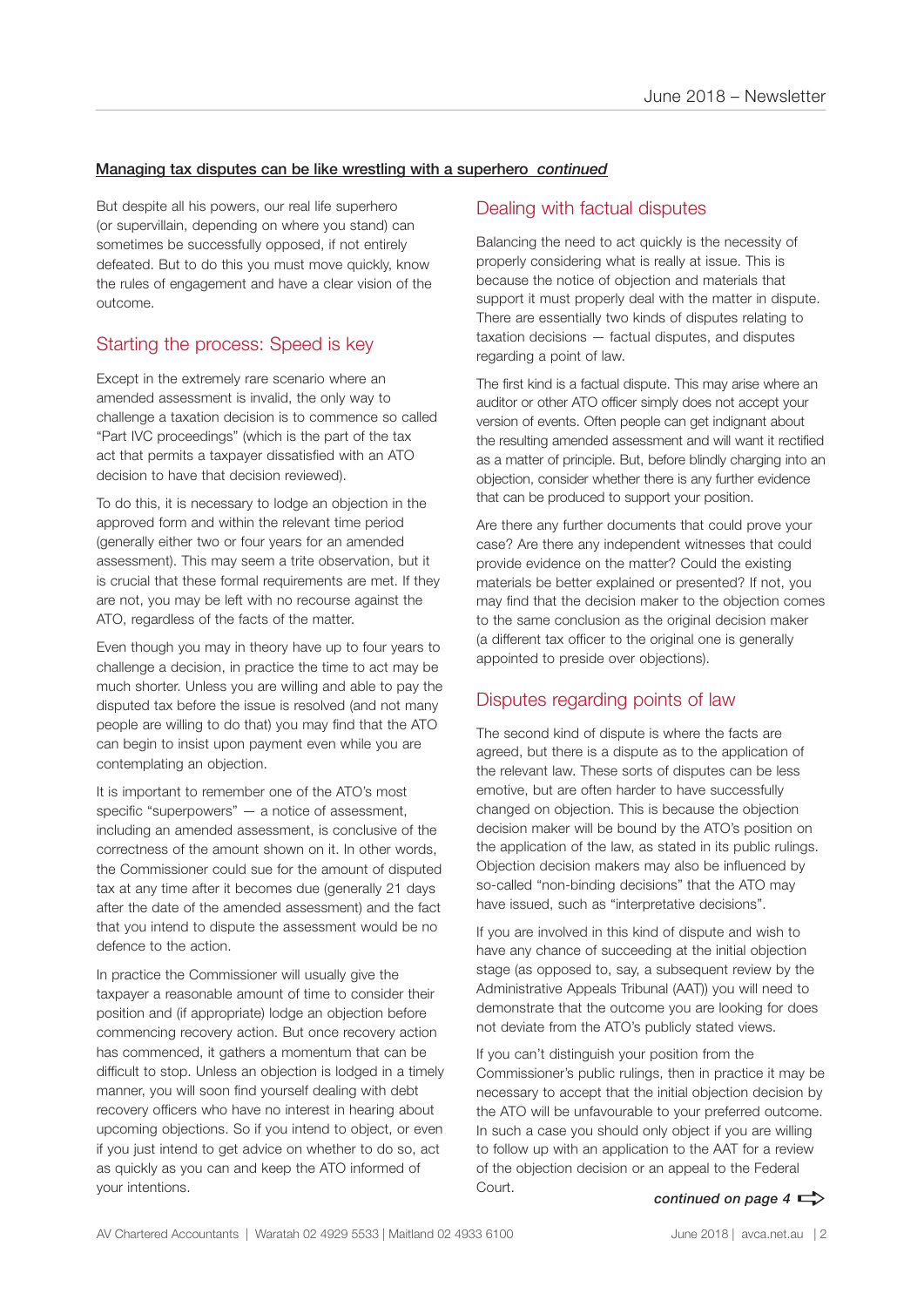

# Unpacking statute-barred debts

Various tax implications can arise when a debt becomes statutebarred. So what is statute barring and when can it be a problem?

In simple terms, a debt is statute-barred when it has reached a statutory limitation period where it can no longer be legally recovered by creditors.

Specifically, each state and territory in Australia contains its own "statute of limitation" provisions that provide a procedural basis for a lawsuit for non-payment of a debt, including a time limit, which can be used as a defence against the claim from creditors.

For debts that arise from "simple contracts", the limitation period is six years, with the exception of the Northern Territory where it is three years.

Very broadly, a "simple contract" in respect of a debt typically includes unsecured personal loans, credit card debts or debts sold or referred to a collection agency. The limitation period will be different for secured debts and debts arising "out of deed".

As the laws vary from state to state, to ensure that the debt is deemed "statute-barred", it would be prudent to seek legal advice as these laws can be complex. Once this is determined, the application of the relevant tax laws will follow. The table below summarises the broad application of the statute of limitations in each Australian state and territory.

# WHAT SHOULD YOU CONSIDER?

Some general points to consider when dealing with statute barred debts include:

#### 1. Identify the governing jurisdiction

Generally, the place of the debtor's residence at the time of entering into the contract is relevant in determining the governing jurisdiction (although this can be varied in the contract itself).

#### 2. Determine the start time for the debt

For most debts, a creditor must begin court action to recover the debt within six years (or three years in the NT) of the date:

- on which the debt became due and payable
- the last time that a payment was made, or
- that there is acknowledgement in writing that the debt is owed.

The limitation period starts from the latest event as shown in the table. As a general principle, a loan arrangement that does not expressly include repayment terms is taken to be repayable on demand. Such a loan creates an immediate debt, with the clock ticking for statute of limitations purposes from that time.

| <b>State or territory</b>                                                         | <b>ACT</b> | <b>NSW</b>       | <b>QLD</b> | <b>SA</b> | <b>Tas</b> | <b>Vic</b> | <b>WA</b> | <b>NT</b> |
|-----------------------------------------------------------------------------------|------------|------------------|------------|-----------|------------|------------|-----------|-----------|
| Limitation period                                                                 | 6 years    | 6 years          | 6 years    | 6 years   | 6 years    | 6 years    | 6 years   | 3 years   |
| Extinction of right and/<br>or title                                              | Title      | Title &<br>right | N/A        | N/A       | N/A        | N/A        | N/A       | N/A       |
| Limited period extended<br>by confirmation?                                       | Yes        | Yes              | Yes        | Yes       | Yes        | Yes        | Yes       | Yes       |
| Can period restart if there<br>is a confirmation after<br>initial period expires? | <b>No</b>  | <b>No</b>        | Yes        | Yes       | Yes        | Yes        | <b>No</b> | <b>No</b> |

## STATE BY STATE: STATUTE OF LIMITATIONS IN A NUTSHELL

*continued overleaf*  $\Rightarrow$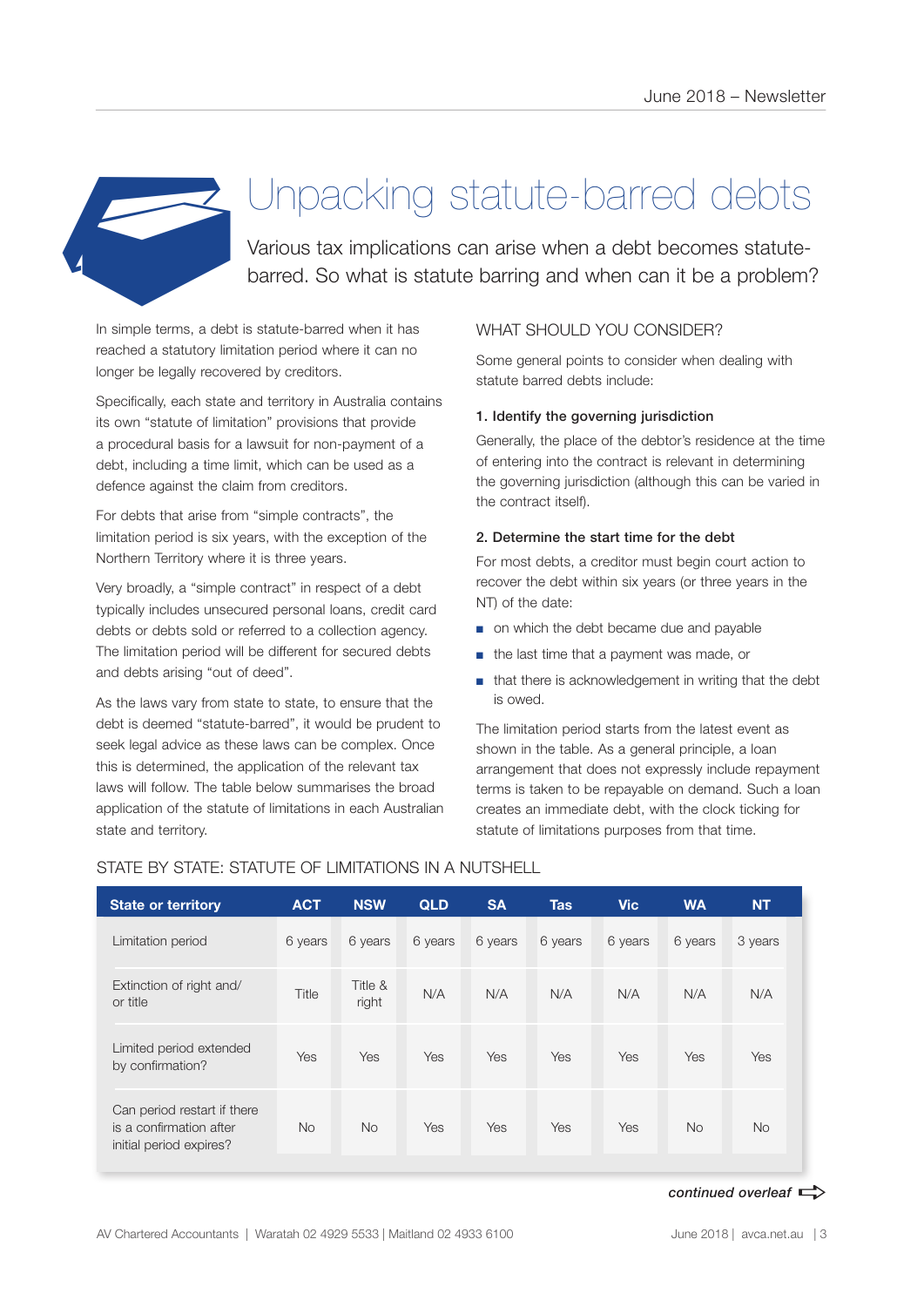#### Unpacking statute-barred debts *continued*

#### 3. Confirmation of debt and renewal of limitation period

The limitation period is renewed and recommences upon confirmation of the debt. However, the relevant state legislation should be considered for correct application of the renewal period. In the ACT, NSW, WA and the NT, renewal does not occur if the confirmation happens after the initial limitation period expires. In all other states, the limitation period is renewed on confirmation irrespective of whether the limitation period has expired.

#### 4. Acknowledgement of the debt

As noted, confirmation can be through acknowledgement in a written form and signed by the debtor or an agent. There is a body of case law that considers the issue of whether a debt has been acknowledged. For example, a debtor's signed balance sheet was held by one court to be sufficient acknowledgment of a debt. Alternatively, a payment of interest on principal or part payment of principal can also be treated as an acknowledgement.

#### 5. Defence against creditor claims

The expiration of a limitation period precludes a remedy from being available, such that if a lawsuit is brought against the debtor then they can claim the statute as an absolute defence.

Note that the expiration of a limitation period for the debt does not mean, in most cases, that the debt ceased to exist. There may have been acknowledgement at some stage during the period, which would typically restart the limitation period.  $\blacksquare$ 

#### Managing tax disputes can be like wrestling with a superhero *continued*

# Litigation and compromise

If you have been unsuccessful in your objection, all is not lost. An application to the AAT for review of the objection decision is open to you, whether the dispute is factual or regarding a question of law. Such an application may be particularly appropriate if there are large amounts of penalties involved, even where the principal amount of tax is not in dispute. The AAT can sometimes be more reasonable in deciding the appropriate level of penalty or in exercising the discretion to remit penalties.

If there is a question of law at stake, an appeal to the Federal Court is also possible, however it is outside the scope of this brief article to cover the litigation process itself. However a quick word of caution is warranted — litigation tends to highlight the Commissioner's "superpowers".

First, the burden of proof is shifted; it will be up to you to prove the ATO's assessment is excessive. In practice, this means that if facts are in dispute you will rarely be able to rely on bare assertions. Documentary evidence is strongly preferable.

Further, compared to almost every ordinary taxpayer, the Commissioner has practically infinite resources. He is also required to administer the tax law according to

its terms. This means that the ATO cannot, and will not, simply compromise on an arbitrary figure for the sake of saving further legal costs.

But this does not mean the Commissioner cannot compromise at all. Like every government agency, the ATO is very aware that litigation costs money that can sometimes be put to better use elsewhere. If you can demonstrate that there is a real risk to the ATO that it will lose on a particular issue, it may be willing to compromise by amending assessments in relation to that particular issue if, for example, you agree to withdraw your application in relation to other issues. There may also be some scope to compromise by reducing penalties or remitting interest in appropriate circumstances.

# Do the good guys ever win?

Many taxpayers (and indeed a lot of accountants) agree that the Commissioner is, in fact, "overpowered". But successive governments have chosen to accept, and often further entrench, this situation. Debating its merits is no more useful than entering into an twitter argument over whether the Incredible Hulk could defeat Superman. The best we can do is to keep what small amount of kryptonite we can get and use it very strategically once in a while.  $\blacksquare$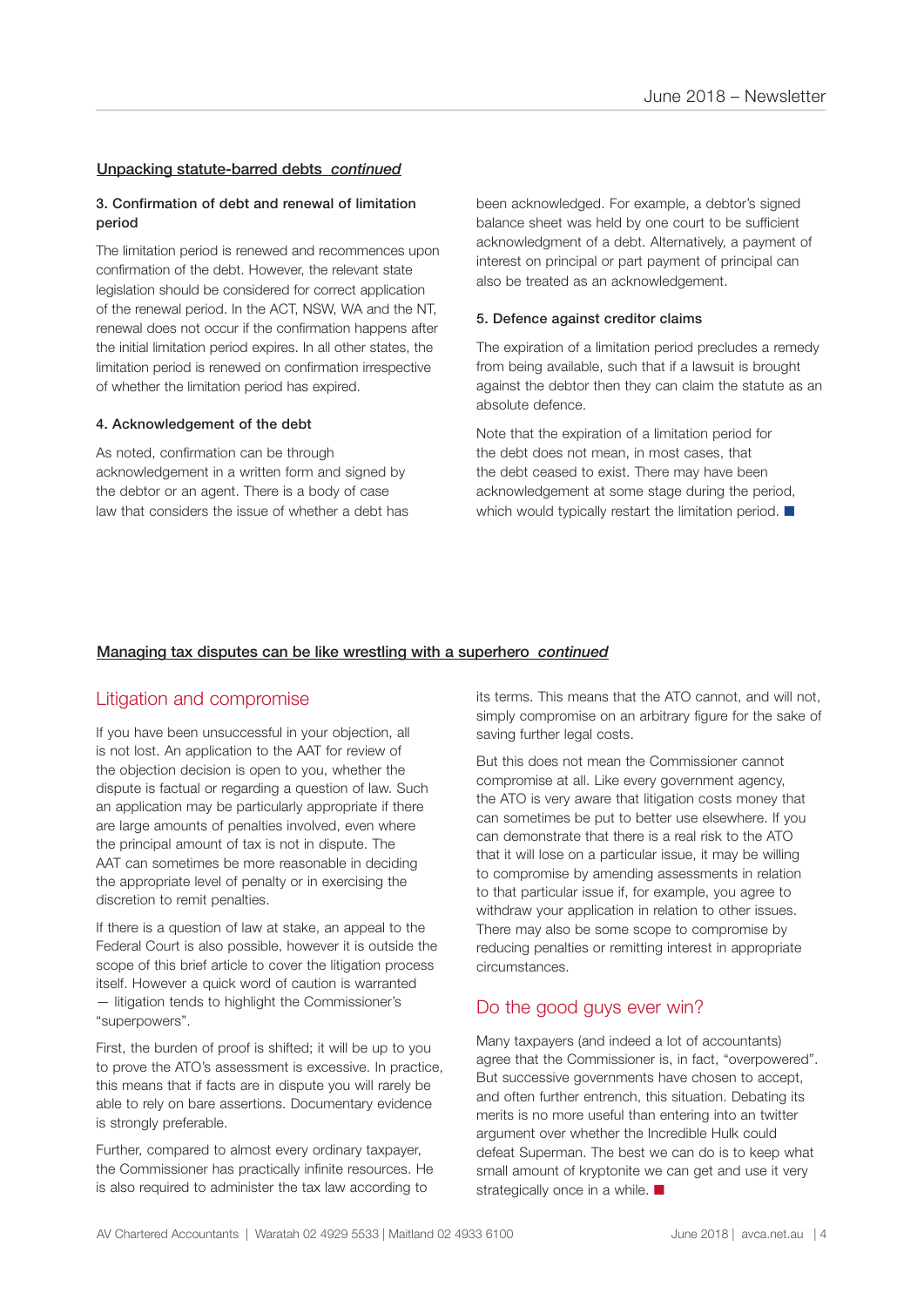

# The **proportioning rule** and your **SMSF: It's all about balance**

The contributions segment is made up of what is commonly known as non-concessional contributions (and also includes the CGT exempt component, superannuation co-contribution benefits, and contribution splitting benefits). The crystallised segment broadly includes numerous tax-free components that existed prior to 30 June 2007 and are becoming increasingly uncommon.

The taxable component is broadly the total value of the member's superannuation interest less the value of the tax-free component. Contributions that would form part of the taxable component are generally amounts included in the assessable income of the fund. Broadly, the taxable component consists of concessional contributions, earnings, and capital appreciation from investments in the fund.

# Calculating the components

The value of the superannuation interest and the amount of tax-free and taxable components of the member's interest is determined as follows:

- Determine whether the benefit is a lump sum or a pension.
- Work out the total value of the superannuation interest and the proportion of tax-free and taxable components as at the applicable time, which means:
	- if the benefit is a lump sum  $-$  just before the benefit is paid; or
	- if the benefit is a pension  $-$  on the date the pension commences (in other words, you lock in the proportion of the tax-free and taxable components on the date the pension commences, and future growth and earnings are shared proportionally between these components.)
- Apply the same proportions to the amount of benefit paid (this part is the essence of the proportioning rule).

#### *continued overleaf* $\Rightarrow$

necessary to identify and determine the value of the various components that make up the benefit. The law around superannuation dictates that the tax-free component and taxable components of a member's payment must be paid in the same proportion as the tax-free and taxable components of the member's interest. This requirement is known as the proportioning rule.

When calculating a super benefit, it is

Think of the proportioning rule as a sort of integrity measure that prevents the "cherry picking" of the taxfree and taxable components when a payment is made from superannuation.

The tax-free component includes the contributions segment and the crystallised segment. The contributions segment generally includes all contributions made after 30 June 2007 that have not been, and will not be, included in your fund's assessable income.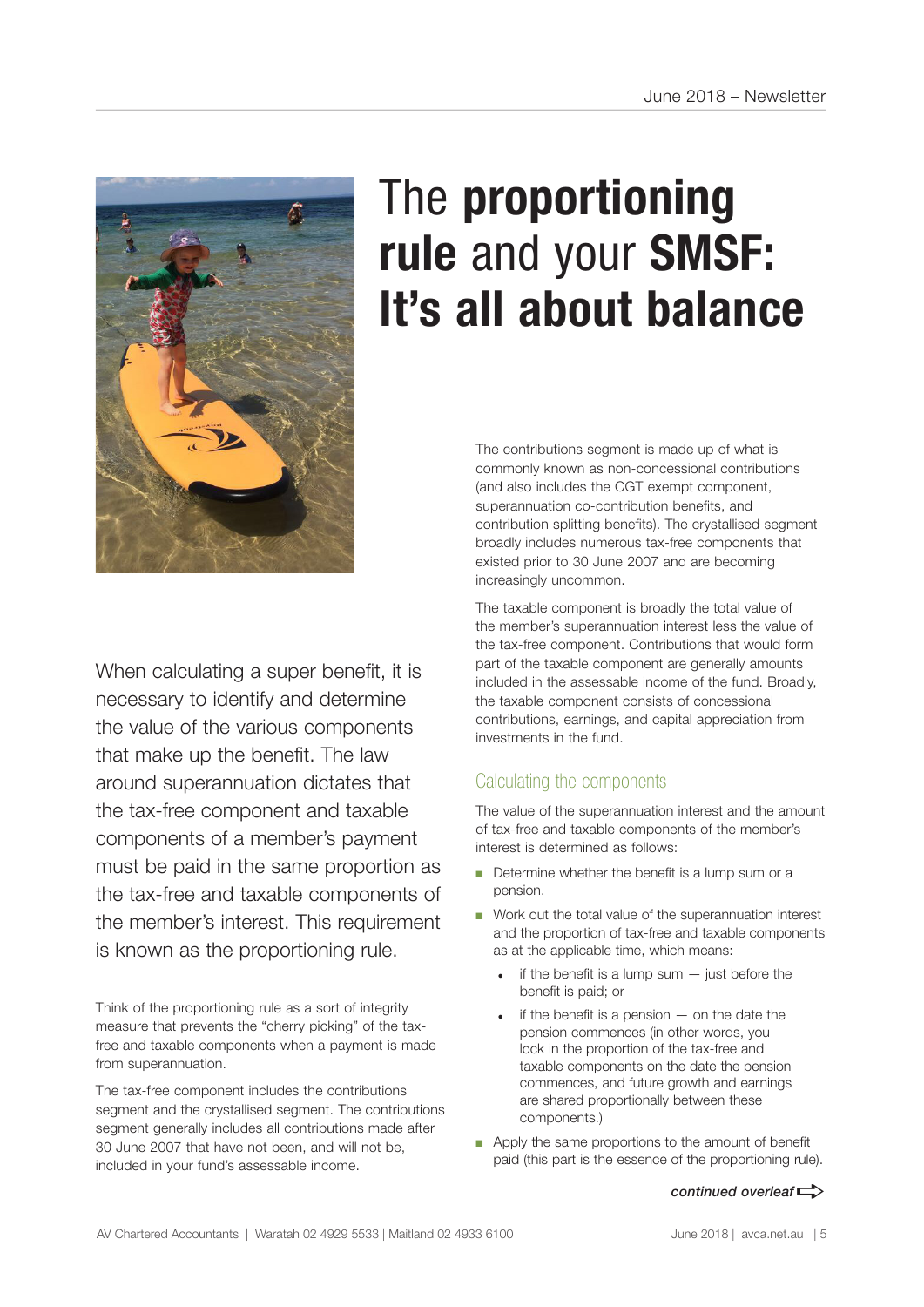## The proportioning rule and your SMSF *continued*

# When a pension is commenced

In an accumulation interest, the tax-free component is normally comprised of a static amount (that is, the crystallised segment and the contributions segment). Whereas the taxable component can change regularly as the investments supporting the superannuation interest fluctuate with investment markets and earnings (or losses) accrue, in some cases on a daily basis.

However, when a pension is commenced with a certain proportion of a tax-free component and the pension assets increase over time, the tax-free component will effectively grow. This is because at the time of paying pension benefits, the proportioning rule will use the same proportion of tax-free component that was locked in at the commencement of that pension.

To illustrate how the proportioning rule works in practice, in respect of pensions, look at the following example:

In January 2017, Christopher is 66 years old, still working and is a member of an SMSF. In his SMSF, Christopher's superannuation interest consists of a tax-free component of \$300,000 and a taxable component of \$200,000. His total superannuation balance is \$500,000. This means the proportion of his superannuation interest that consists of the taxfree component is 60% and the taxable component is 40%. Christopher commences an account-based pension with just \$250,000 of his total superannuation interest. At the commencement of this pension, the tax-free component is \$150,000 (or 60%) and the taxable component is \$100,000 (or 40%) since his total superannuation interest before commencing the pension was 60% tax-free component and 40% taxable component.

If the value of the assets supporting the pension were to rise, the percentages representing the taxfree and taxable components do not change. Thus if Christopher's pension balance, which started at \$250,000, were to rise to \$400,000 after three years due to his savvy investment decisions, his tax-free and taxable components would retain the same proportion as at the pension's commencement and will be as follows: a tax-free component of \$240,000 (or 60%) and a taxable component of \$160,000 (or 40%). Of course, if the value of the assets supporting the pension were to fall to say \$100,000, then the proportion of the tax-free and taxable components will remain the same as at commencement (\$60,000 tax-free and \$40,000 taxable).

Accordingly, the following general rules should be noted:

- Where assets are going to increase in value, the tax-free component is maximised by commencing a pension sooner rather than later (locking in the tax-free component to grow proportionately).
- Where assets are going to decrease in value, the tax-free component is maximised by commencing a pension later rather than sooner (allowing the decrease in assets to erode the taxable component).

# With an accumulation interest

To illustrate further the above general principles about the proportioning rule, consider this further example:

Again the same facts as above, but this time let us focus on Christopher's accumulation interest. Recall that he commenced his pension with \$250,000 of his total superannuation interest; he therefore has \$250,000 remaining in his accumulation interest. That \$250,000 in accumulation would comprise of a tax-free component of \$150,000 (or 60%) and the taxable component is \$100,000 (or 40%). Like his pension interest, the value of his accumulation interest rises to \$400,000 after three years due to his savvy investment decisions. Unlike his pension interest, his tax-free component remains static and the proportion of his taxable component increases. Christopher's tax-free and taxable components in respect of his accumulation interest are now as follows: a tax-free component of \$150,000 (or 37.5%) and a taxable component of \$250,000 (or 62.5%).

As the above example shows, there is no change to the tax-free component if investments in the accumulation interest increase in value. Hence, the decision to commence a pension with some or all of your benefits at the right time can make a significant difference to a member's interest over the course of time.

# Strategic importance

Understanding the proportioning rule is important as it forms the basis of many strategies that leverage off it. For example, where there is a significant tax-free component, a pension should generally be commenced as soon as practicable where the fund expects to see some growth in the value of its assets. Further, when contributing or rolling back a pension into accumulation, stay alert to the effect on what will happen to the tax-free and taxable components — since these two components cannot be separated to maximise your position once these amounts are mixed together.  $\Box$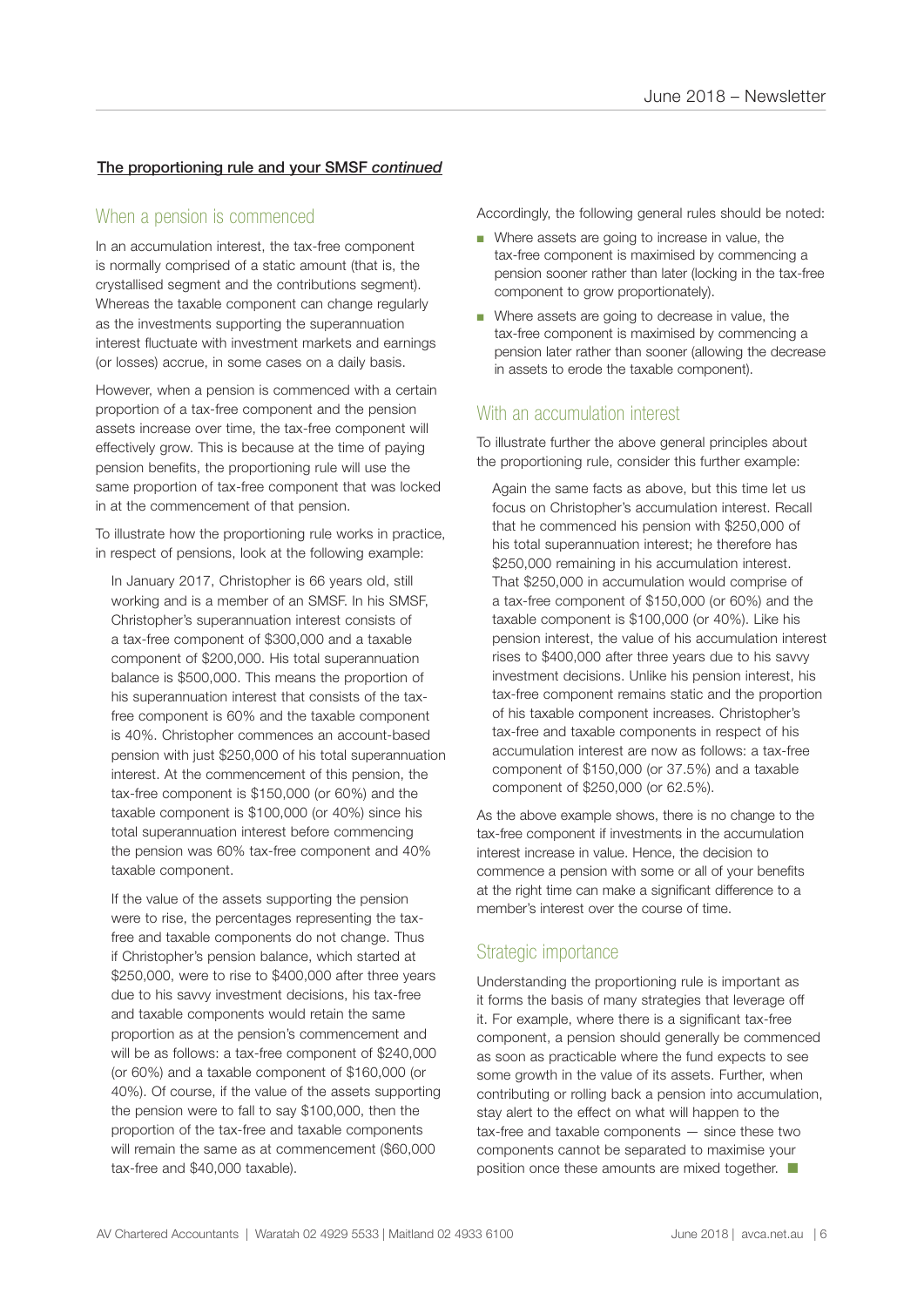

# **Builders: Get your Builders:** Get your<br>taxable payments report<br>ready before August 28

Businesses in the building and construction industry, take note – the deadline is August 28, 2018 to report the total payments you made to each contractor you enlisted the services of in 2017-18. You will need to report these payments to the ATO on the *Taxable payments annual report*.

The taxable payments reporting system was initially introduced to address longstanding compliance issues by contractors in the building and construction industry. Tax compliance issues that were identified included nonlodgement of tax returns, income being omitted from tax returns that were lodged, non-compliance with goods and services tax (GST) obligations, failure to quote an Australian business number (ABN), and use of an invalid ABN.

**Note:** The most recent Federal Budget announced that from 2019-20 three additional industries on top of building and construction will be required to lodge taxable payments reports with the ATO — security providers and investigation services, road freight transport, and computer system design and related services.

The pointers below will help employers in building and construction, and from next financial year the above mentioned businesses, adequately prepare for the looming deadline.

# WORK OUT IF YOU NEED TO REPORT

You need to report if all the following apply:

- **•** you are a business that is primarily in the building and construction industry
- **•** you make payments to contractors for building and construction services, and you have an Australian business number (ABN).

Contractors can be sole traders (individuals), companies, partnerships or trusts.

Examples of what is considered to be "building and constructions services" is broad. You are considered to be a business that is primarily in the building and construction industry if any of the following apply:

- for the financial year, 50% or more of your business income was derived from providing "building and construction services", or
- 50% or more of your business activity related to "building and construction services", or
- in the financial year immediately before the current financial year, 50% or more of your business income was derived from providing "building and construction services".

*continued overleaf* $\Rightarrow$ 

Contractors who pay other contractors for building and **!** construction services may also be required to report if they are carrying on a business that is primarily in the building and construction industry. Remember – a contractor can be an individual, partnership, company or trust.